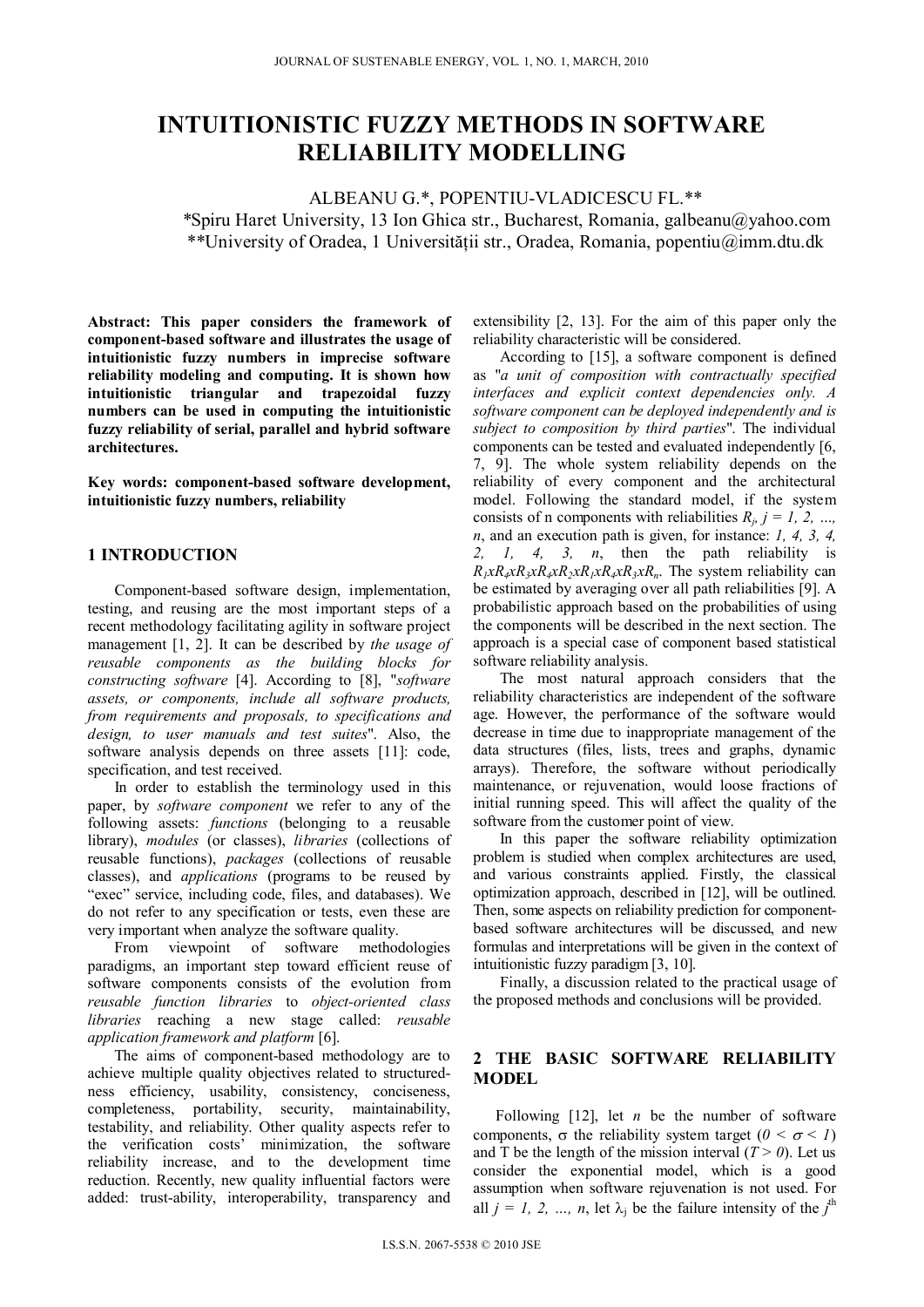component. Hence, the probability density function of the random variable giving the time to failure of the  $j<sup>th</sup>$ component is:

$$
f_j(t) = \lambda_j exp(-\lambda_j t),
$$

with the corresponding reliability function:

$$
R(t) = exp(-\lambda_j t).
$$

Let  $R(\lambda_j; t)$  be the reliability of the  $j^{\text{th}}$  component:  $R(\lambda_i; t) = exp(-\lambda_i t)$ . For a serial composition, the reliability of the system can be computed as the product:

$$
R(\lambda_1, \lambda_2, ..., \lambda_n; t) = \prod_{j=1}^n R(\lambda_j; t).
$$

If we consider information concerning the operational profile,  $T$  - the time mission,  $p_i$  - the probability of executing the operation  $i$ , and  $\varphi_{ij}$  - the time allocated to the component  $j$ , then the expected proportion of the total mission time that the software spends executing in component *j*, denoted by  $\tau_i$ , is given by

$$
\tau_j = \sum_{i=1}^m p_i \varphi_{ij}
$$

Therefore, the reliability of the  $j<sup>th</sup>$  component with respect to the proportion of time it runs is

$$
R(\lambda_j;T) = \exp(-\sum_{i=1}^m p_i \varphi_{ij} \lambda_j T) = \exp(-\tau_j \lambda_j T),
$$

and the reliability of the integrated system with respect to time mission *T* is given by:

$$
R(\lambda_1, \lambda_2, \ldots, \lambda_n; T) = \exp(-\sum_{j=1}^n \sum_{i=1}^m p_i \varphi_{ij} \lambda_j T).
$$

An important objective when we model the software reliability is linked to behavior prediction. The difficulty appears when consider the deployment context [14]. As Reussner et al. (2003) shown, "design and implementation faults of software have a different impact on the reliability of the software, depending on how frequently the faulty code is executed". If such probabilities can be estimated, the methodology described above can be used. Another aspect in component-based software engineering is related to component dependencies. The exact properties of some components are not known until deployment. The class of unknown components includes: operating system(s) modules, middleware, and network and transport services. The usage profile can be modelled with Markov chains, but this approach is not considered here.

In the following sections we consider the intuitionistic fuzzy environment. Triangular and trapezoidal intuitionistic fuzzy numbers are used for reliability computing.

### **3 INTUITIONISTIC FUZZY MODELLING**

#### **3.1 From GFNs to IFNs**

The fuzzy sets were introduced in 1965 by Zadeh [17], while the intuitionistic fuzzy sets were considered, in 1983, by Atanassov [3].

Chen [5], in 1985, represented a generalized fuzzy numbers (GFN) by a 5-tuple (a, b, c, d; w) of five real numbers, such that  $0 \le w \le 1$  and  $a \le b \le c \le d$ . The GFN denoted by A is a fuzzy subset of the real line R, whose membership function  $\mu_4$  satisfies the following conditions:

> 1)  $\mu_A : R \to [0,1]$ ; 2)  $\mu_A(x) = 0$ , for  $-\infty < x \le a$ ; 3)  $\mu_A$  is strictly increasing on [a, b]; 4)  $\mu_A(x) = w$ , for  $x \in [b, c]$ ; 5)  $\mu_A$  is strictly decreasing on [c, d]; 6)  $\mu_4(x) = 0$ , for  $d \leq x < \infty$ .

According to [10], the membership model of a Generalized Triangular Fuzzy Number (GTFN), given by  $(a, b, c; w)$ , can be written as:

$$
\mu_A^w(x) = \begin{cases} w \frac{x-a}{b-a}, \text{ for } a \le x \le b \\ w \frac{c-x}{c-b}, \text{ for } b \le x \le c \\ 0, \text{ otherwise.} \end{cases}
$$

For an universe of discourse defined by *X*, the intuitionistic fuzzy set (IFS) *A* in *X* is characterized by a membership function  $\mu_A(.)$  and a non-membership function  $V_A(.)$ , where  $\mu_A : X \to [0,1]$ , and  $V_A : X \to [0,1]$ . For each point *x* in *X*,  $\mu_A(x)$  (resp.  $\nu_A(x)$ ) is the degree of membership (resp. non-membership) of *x* in *A,* with  $0 \le \mu_A(x) + \nu_A(x) \le 1$ . An intuitionistic fuzzy set becomes a fuzzy set if  $v_A(x) = 0$  for all x in A.

The operations on IFS can be introduced according to the generalized fuzzy set theory. Some examples follow:

*A*  $\cap$  *B* = { $(x, min(\mu_A(x), \mu_B(x)), max(\nu_A(x), \nu_B(x))), x \in X$ }; *A*  $\bigcup B$  = { $(x, \max(\mu_A(x), \mu_B(x)), \min(\nu_A(x), \nu_B(x))), x \in X$ };  $A + B = \{(x, \mu_A(x) + \mu_B(x) - \mu_A(x)\mu_B(x), \nu_A(x)\nu_B(x)), x \in X\};$  $AB = \{(x, \mu_4(x)\mu_8(x), \nu_4(x)+\nu_8(x)-\nu_4(x)\nu_8(x)), x \in X\};$ 

An intuitionistic fuzzy number (IFN) can also be defined using the template of GTFNs. The most used IFNs are the Triangular Intuitionistic Fuzzy Numbers (TIFNs). The TIFN *A* is described by five real numbers  $(a_1, a_2, a_3; a', a'')$ ,  $a' \le a_1 \le a_2 \le a_3 \le a''$ , and two triangular functions

$$
\mu_A(x) = \begin{cases}\n\frac{x - a_1}{a_2 - a_1}, & \text{for } a_1 \le x \le a_2 \\
\frac{a_3 - x}{a_3 - a_2}, & \text{for } a_2 \le x \le a_3 \\
0, & \text{otherwise}\n\end{cases}
$$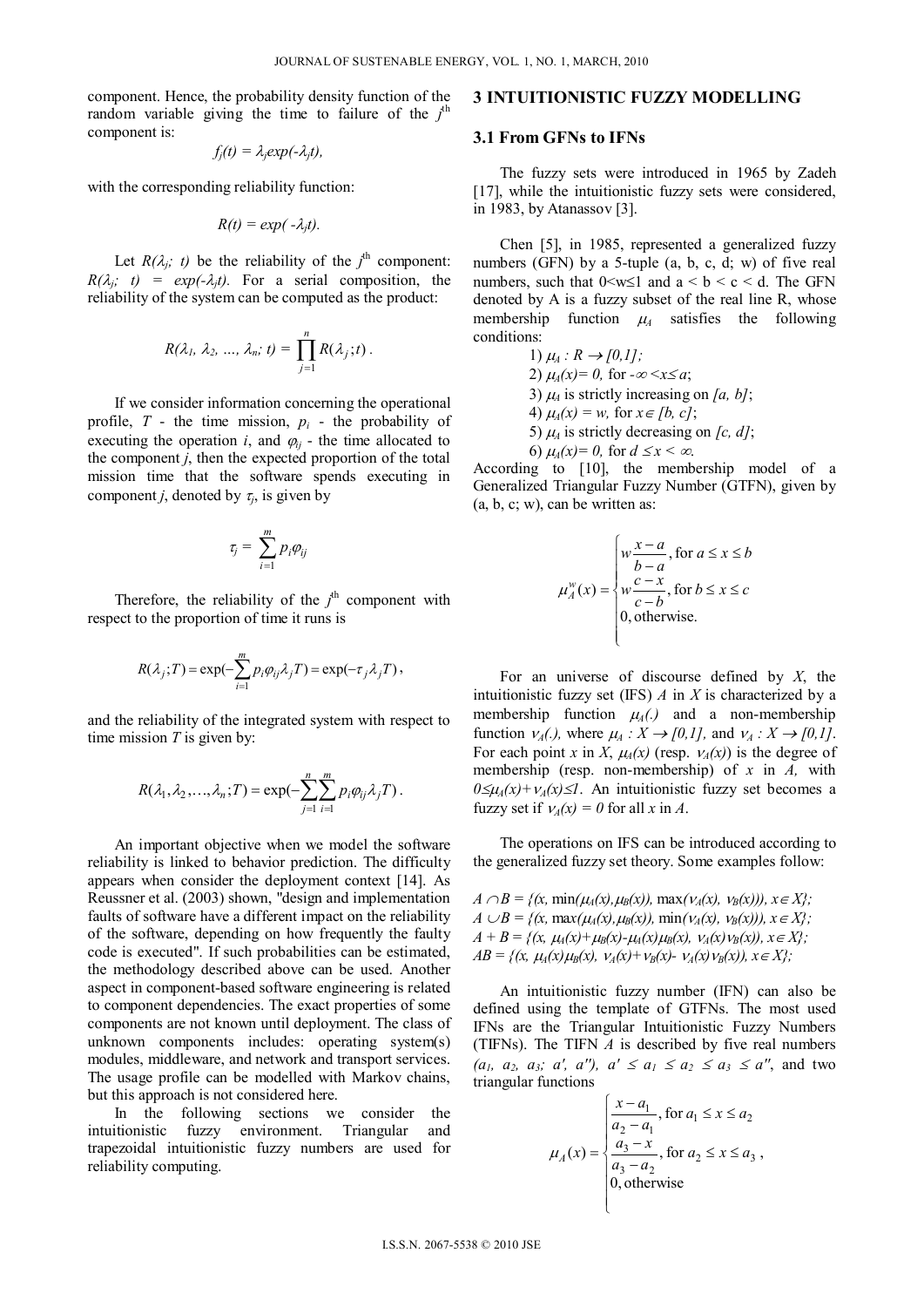and

$$
V_A(x) = \begin{cases} \frac{a_2 - x}{a_2 - a'}, \text{ for } a' \le x \le a_2\\ \frac{x - a_2}{a'' - a_2}, \text{ for } a_2 \le x \le a''\\ 1, \text{ otherwise} \end{cases}
$$

Another important intuitionistic numbers have a trapezoidal shape. Let  $a_1 \le a_1 \le a_2 \le a_3 \le a_4 \le a_4$ . A Trapezoidal Intuitionistic Fuzzy Number A in *R* (TrIFN), written as  $(a_1, a_2, a_3, a_4; a_1^{\dagger}, a_2, a_3, a_4^{\dagger})$ , has the membership function

$$
\mu_A(x) = \begin{cases}\n\frac{x - a_1}{a_2 - a_1}, & \text{for } a_1 \le x \le a_2 \\
1, & \text{for } a_2 \le x \le a_3 \\
\frac{a_4 - x}{a_4 - a_3}, & \text{for } a_3 \le x \le a_4 \\
0, & \text{otherwise}\n\end{cases}
$$

and the non-membership function

$$
V_A(x) = \begin{cases} \frac{a_2 - x}{a_2 - a_1}, & \text{for } a_1 \le x \le a_2\\ 0, & \text{for } a_2 \le x \le a_3\\ \frac{x - a_3}{a_4 - a_3}, & \text{for } a_3 \le x \le a_4\\ 1, & \text{otherwise.} \end{cases}
$$

The arithmetic operation, denoted generically by \*, of two IFNs, is a mapping of an input subset of *RxR* (with elements  $x = (x_1, x_2)$  onto an output subset of **R** (with elements denoted by *y*). Let *A1* and *A2* be two IFN, and  $(A_1^*A_2)$  the resultant of the operation  $^*$ . Then:

$$
(A_1 * A_2)(y) = \left\{ \begin{pmatrix} y, & & \\ \vee_{y=x_1 * x_2} [A_1(x_1) \wedge A_2(x_2)], & \forall x_1, x_2, y \in R \\ \wedge_{y=x_1 * x_2} [A_1(x_1) \vee A_2(x_2)] \end{pmatrix}^T \forall x_1, x_2, y \in R \right\},
$$

with

and

$$
\mu_{(A_1 * A_2)}(y) = \vee_{y = x_1 * x_2} [A_1(x_1) \wedge A_2(x_2)],
$$

$$
V_{(A_1 *_{A_2})}(y) = \wedge_{y = x_1 * x_2} [A_1(x_1) \vee A_2(x_2)].
$$

The arithmetic operations on IFNs can be defined using the  $(\alpha, \beta)$  – cuts method. Let $\alpha, \beta \in [0, 1]$  be fixed numbers such that  $\alpha + \beta \leq 1$ . A set of  $(\alpha, \beta)$  - cut generated by an IFS A is defined by:

$$
\mathbf{A}_{\alpha,\beta} = \{ (x, \mu_A(x), \nu_A(x)), x \in X, \mu_A(x) \ge \alpha, \nu_A(x) \le \beta \}.
$$

The  $(\alpha, \beta)$  – cut of a TIFN is given by

$$
A_{\alpha,\beta} = \left\{ [A_1(\alpha), A_2(\alpha)], [A_1(\beta), A_2(\beta)] \right\},\
$$

where:

- i)  $A_1(\alpha)$ , and  $A_2(\beta)$  are continuous, monotonic increasing functions of  $\alpha$ , respective  $\beta$ ;
- ii)  $A_2(\alpha)$ , and  $A_1(\beta)$  are continuous, monotonic decreasing functions of  $\alpha$ , respective  $\beta$ ;
- iii)  $A_1(1) = A_2(1)$ , and  $A_1(0) = A_2(0)$ .

When using the 5-tuple notation, we obtain:

$$
A_1(\alpha) = a_1 + \alpha(a_2 - a_1),
$$
  
\n
$$
A_2(\alpha) = a_3 - \alpha(a_3 - a_2),
$$
  
\n
$$
A_1(\beta) = a_2 - \beta(a_2 - a'),
$$

and

$$
A_2(\beta) = a_2 + \beta(a''-a_2).
$$

To fulfill the aim of this paper we need the following properties [10]:

- 1. If TIFN  $A = (a_1, a_2, a_3; a', a'')$ , and  $k > 0$ , then the TIFN  $kA$  is given by  $(ka_1, ka_2, ka_3; ka', ka'')$ .
- 2. If TIFN  $A = (a_1, a_2, a_3; a', a'')$ , and  $k < 0$ , then the TIFN  $kA$  is given by *(ka<sub>3</sub>, ka<sub>2</sub>, ka<sub>1</sub>; ka'', ka')*.
- *3.* If  $A = (a_1, a_2, a_3; a', a'')$  and  $B = (b_1, b_2, b_3; b', b'')$  are TIFNs, then the TIFN  $A \oplus B$  is defined by  $(a_1+b_1)$ ,  $a_2+b_2, a_3+b_3; a'+b', a''+b''$
- *4.* If  $A = (a_1, a_2, a_3; a', a'')$  and  $B = (b_1, b_2, b_3; b', b'')$  are TIFNs, then the TIFN  $A \otimes B$  is defined by  $(a_1b_1, a_2b_2, a_3b_3)$ *a3b3; a'b', a''b'').*

The above results can be proved using the  $(\alpha, \beta)$  – cuts method.

The  $(\alpha, \beta)$  – cut of a TrIFN is defined as usually, by

$$
A_{\alpha,\beta} = \left\{ [A_1(\alpha), A_2(\alpha)], [A_1(\beta), A_2(\beta)] \right\},\newline \alpha + \beta \leq 1, \alpha, \beta \in [0,1],
$$

where

$$
A_1(\alpha) = a_1 + \alpha(a_2 - a_1),
$$
  
\n
$$
A_2(\alpha) = a_4 - \alpha(a_4 - a_3),
$$
  
\n
$$
A_1(\beta) = a_2 - \beta(a_2 - a_1),
$$

and

$$
A_2(\beta) = a_3 + \beta(a_4 - a_3).
$$

Also, the above operations defined for TrIFNs have similar properties:

- 5. If TrIFN  $A = (a_1, a_2, a_3, a_4; a_1, a_2, a_3, a_4)$ , and  $k >$ *0*, then the TrIFN  $kA$  is given by  $(ka_1, ka_2, ka_3, ka_4;$  $k a_1, k a_2, k a_3, k a_4$ .
- *6.* If TrIFN  $A = (a_1, a_2, a_3, a_4; a_1, a_2, a_3, a_4)$ , and  $k <$ *0*, then the TrIFN  $kA$  is given by  $(ka_4, ka_3, ka_2, ka_1;$  $k a_4^{\prime}$ ,  $ka_3$ ,  $ka_2$ ,  $k a_1^{\prime}$ ).
- *7.* If  $A = (a_1, a_2, a_3, a_4; a_1, a_2, a_3, a_4)$  and  $B = (b_1, b_2, a_4, a_4, a_5, a_6, a_7)$  $b_3$ ,  $b_4$ ;  $b_1$ ,  $b_2$ ,  $b_3$ ,  $b_4$ ) are TrIFNs, then the TrIFN  $A \oplus B$  is defined by  $(a_1+b_1, a_2+b_2, a_3+b_3, a_4+b_5)$  $a_4+b_4$ ;  $a_1 + b_1$ ,  $a_2+b_2$ ,  $a_3+b_3$ ,  $a_4 + b_4$ );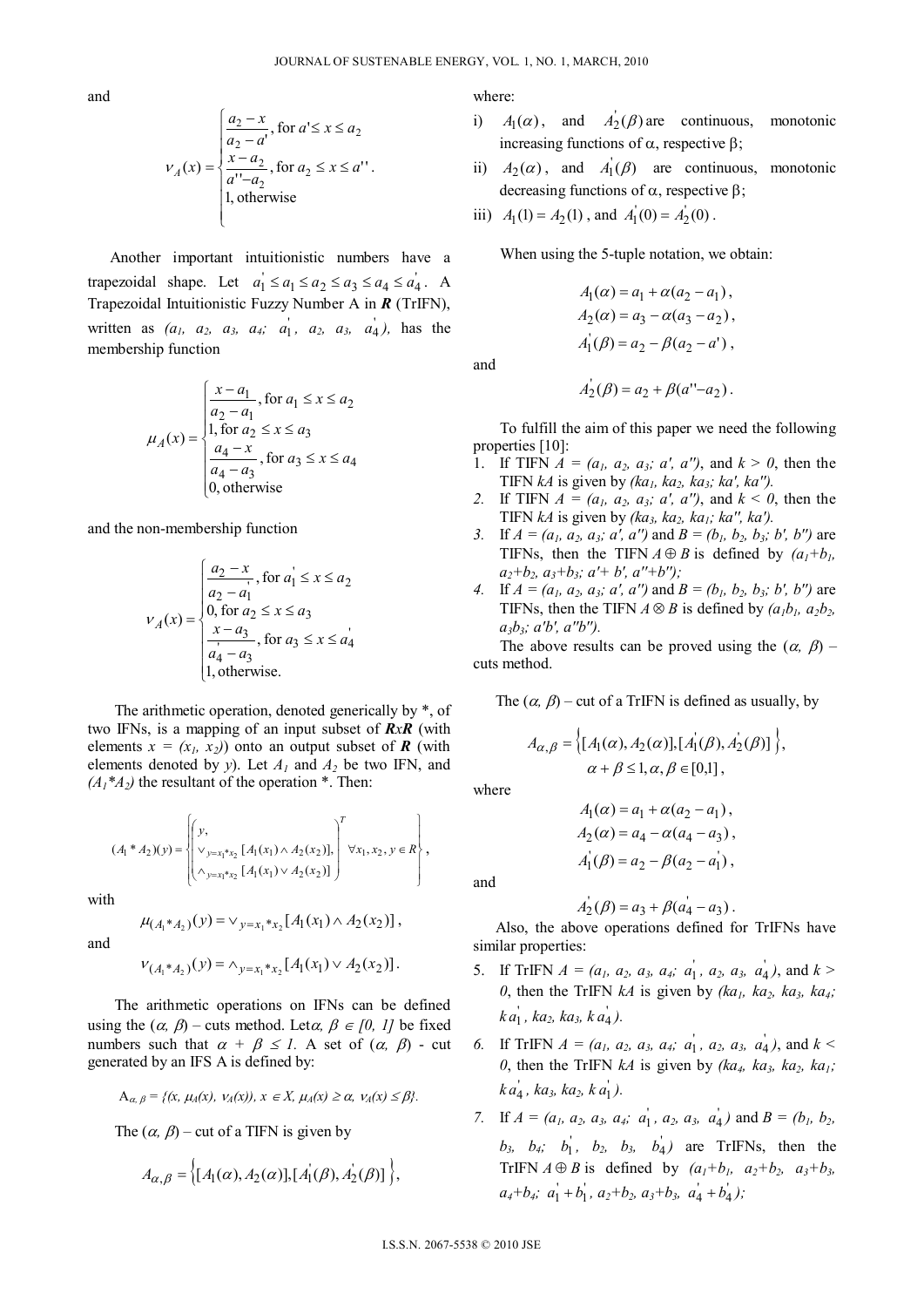*8.* If  $A = (a_1, a_2, a_3, a_4; a_1, a_2, a_3, a_4)$  and  $B = (b_1, b_2, a_4, a_4, a_5, a_6, a_7, a_8, a_9, a_1, a_2, a_3, a_4)$  $b_3$ ,  $b_4$ ;  $b_1$ ,  $b_2$ ,  $b_3$ ,  $b_4$ ) are TrIFNs, then the TrIFN  $A \otimes B$  is defined by  $(a_1b_1, a_2b_2, a_3b_3, a_4b_4;$  $a_1' b_1'$ ,  $a_2 b_2$ ,  $a_3 b_3$ ,  $a_4' b_4'$ ).

#### **3.2 Intuitionistic fuzzy software reliability**

For simplicity reason we assume that every component is called only once, but this is not a serious constraint.

a) Using TIFNs

Let S be a software system integrating a number of components according to a serial architecture,

$$
S = \text{SEQ } C_1; \quad C_2; \quad \dots, \quad C_n; \text{END}.
$$

This is the case of single processor computer systems running the software during a period of time T. If  $R_i$  is the triangular intuitionistic fuzzy reliability of the *j*<sup>th</sup> component  $C_j$ , and  $R_S$  is the triangular intuitionisc fuzzy reliability of the entire system (with *n* items), and  $R_i$  = *(rj1, rj2, rj3; rj', rj''),* then

$$
R_S = R_1 \otimes R_2 \otimes \cdots \otimes R_n,
$$

defined by *(r1, r2, r3; r', r''),* with:

$$
r_i = \prod_{j=1}^n r_{ji}
$$
,  $i = 1, 2, 3$ ,  $r' = \prod_{j=1}^n r_j'$ , and  $r'' = \prod_{j=1}^n r_j''$ .

If S is a software system composed by n items running in parallel:

$$
S = PAR C_1; C_2; ... C_n; END,
$$

using the above notations, we evaluate the triangular intuitionistic fuzzy reliability of S by:

$$
R_S = 10 \prod_{j=1}^n \left( 1 {\Theta} R_j \right),
$$

defined by *(r1, r2, r3; r', r''),* with:

$$
r_{i} = 1 - \prod_{j=1}^{n} (1 - r_{ji}), i = 1, 2, 3,
$$
  

$$
r' = 1 - \prod_{j=1}^{n} (1 - r_{j}^{j}),
$$

and

$$
r'' = 1 - \prod_{j=1}^{n} (1 - r_j^{n}).
$$

b) Using TrIFNs

If  $R_i$  is the trapezoidal intuitionistic fuzzy reliability of the  $j<sup>th</sup>$  component, and  $R<sub>S</sub>$  is the trapezoidal intuitionisc fuzzy reliability of the entire serial system (with *n* items), and  $R_j = (r_{j1}, r_{j2}, r_{j3}, r_{j4}; r'_{j1}, r_{j2}, r_{j3}, r'_{j4})$ , then

$$
R_S = R_1 \otimes R_2 \otimes \cdots \otimes R_n,
$$

defined by  $(r_1, r_2, r_3, r_4; r_1, r_2, r_3, r_4)$ , with:

$$
r_i = \prod_{j=1}^n r_{ji}
$$
,  $i = 1, 2, 3, 4$ ,  $r'_1 = \prod_{j=1}^n r'_j$ , and  $r'_4 = \prod_{j=1}^n r''_j$ .

If S is a parallel software system composed by n items, using the above notations, we evaluate the trapezoidal intuitionistic fuzzy reliability of S by:

$$
R_S = 10 \prod_{j=1}^n (10 R_j),
$$

defined by  $(r_1, r_2, r_3, r_4; r_1, r_2, r_3, r_4)$ , with:

$$
r_{i} = 1 - \prod_{j=1}^{n} (1 - r_{ji}), i = 1, 2, 3, 4,
$$
  

$$
r_{1}^{i} = 1 - \prod_{j=1}^{n} (1 - r_{j1}^{i}),
$$

and

$$
r_4 = 1 - \prod_{j=1}^n (1 - r_{j4}^{\mathsf{m}}).
$$

Using the above methodology intuitionistic fuzzy reliability formulas can be derived for hybrid software architectures.

## **4 CONCLUSIONS**

In this paper we consider subjects like software reliability estimation based on user profile. Firstly we introduce the component-based software engineering paradigm as a new methodology for development and deployment of reliable, secure and high quality software. Next, based on probabilistic thinking and statistical testing we describe a reliability model for software systems when considering the operational profile. The imtuitionistic fuzzy paradigm is considered in the third section. Intuitionistic fuzzy sets, operations on IFS, triangular and trapezoidal intuitionistic fuzzy numbers are described and used to model the reliability of serial, parallel, and hybrid systems.

The study presented here is relevant for architectures based on components.